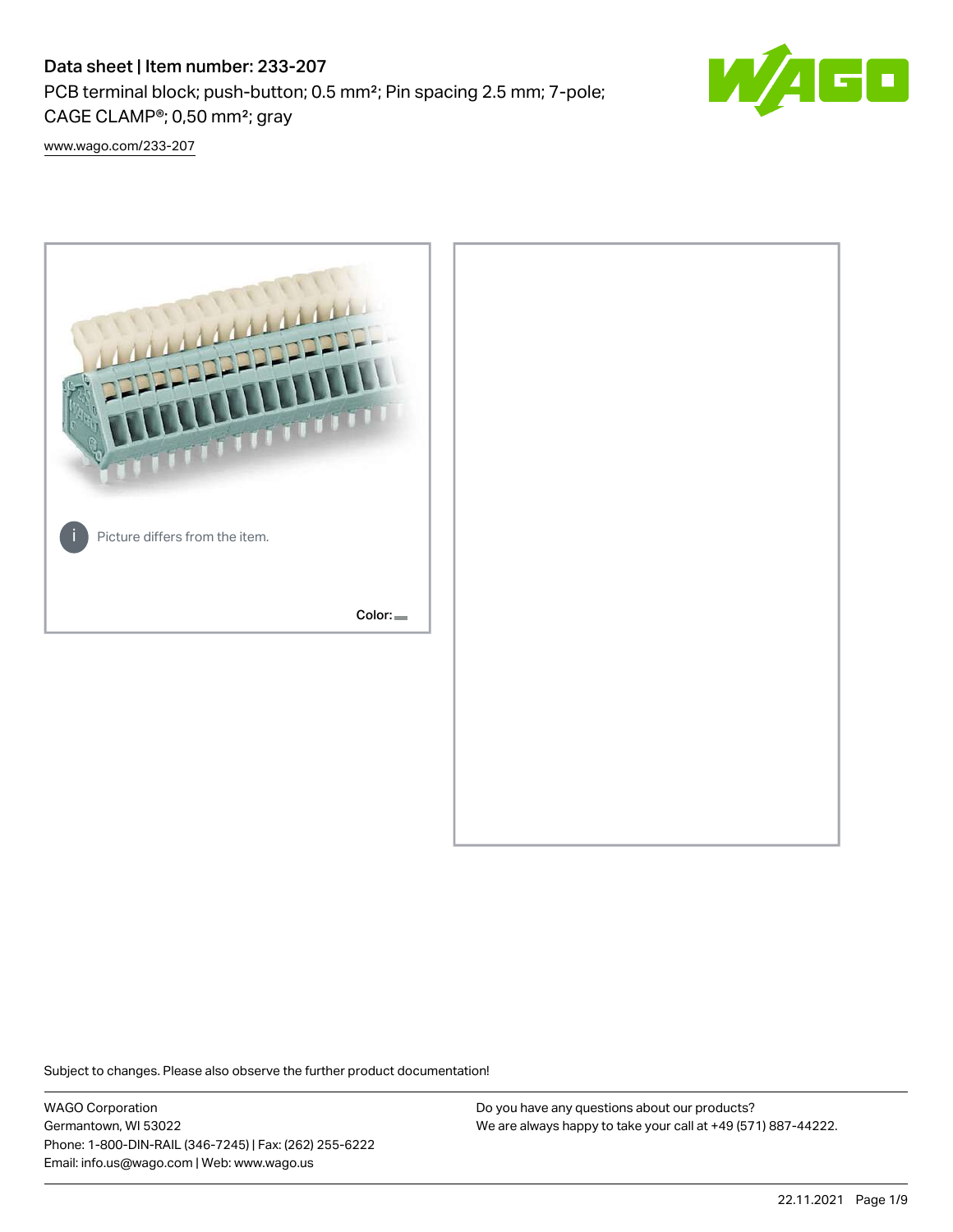

Dimensions in mm

 $L =$  (pole no. x pin spacing) + 2.3 mm

#### Item description

- $\blacksquare$  Compact PCB terminal strips with CAGE CLAMP<sup>®</sup> connection and screwdriver actuation parallel or perpendicular to conductor entry
- П Double solder pins for high mechanical
- $\blacksquare$ Custom color combinations

Subject to changes. Please also observe the further product documentation!

WAGO Corporation Germantown, WI 53022 Phone: 1-800-DIN-RAIL (346-7245) | Fax: (262) 255-6222 Email: info.us@wago.com | Web: www.wago.us

Do you have any questions about our products? We are always happy to take your call at +49 (571) 887-44222.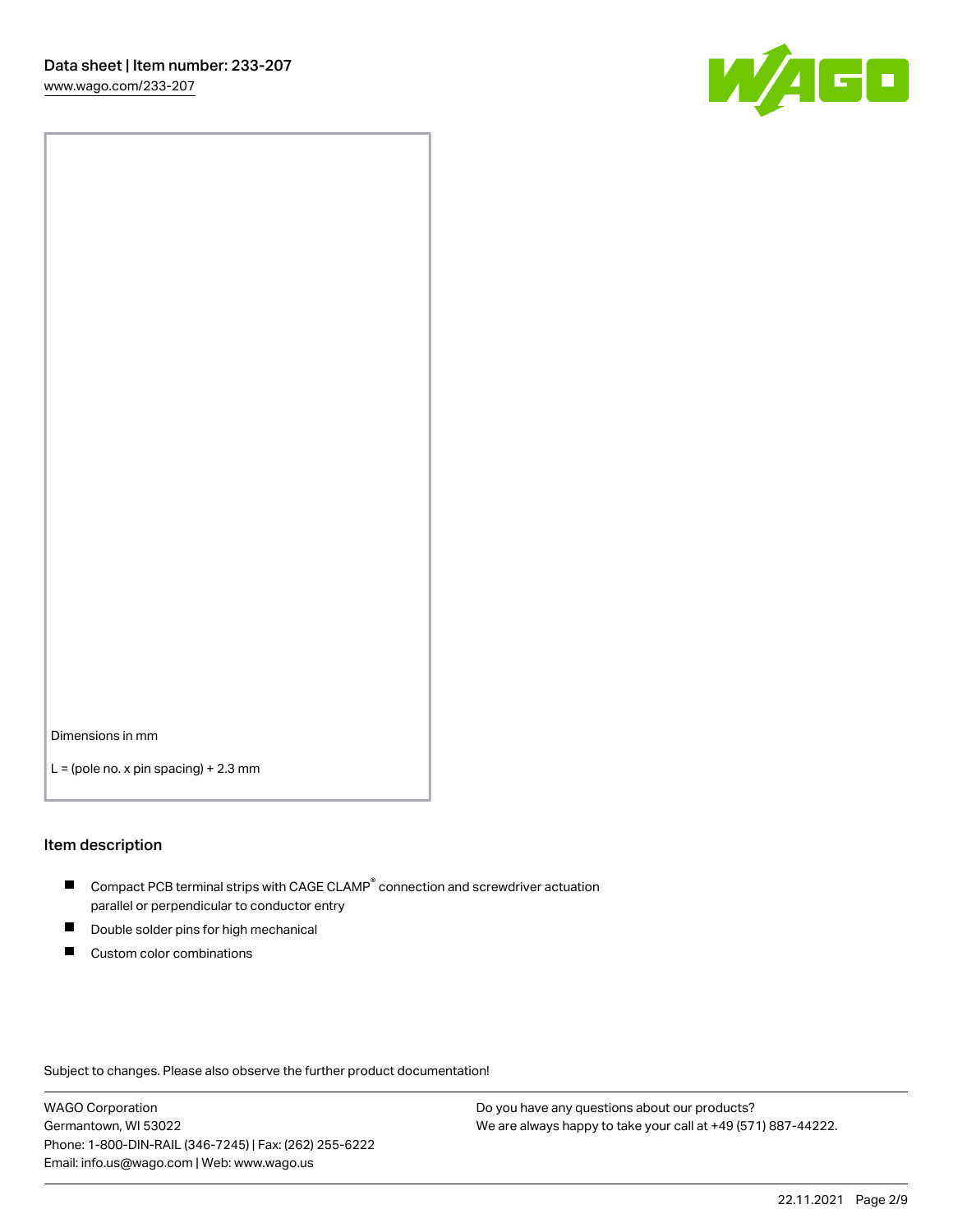

## Data Notes

| Variants: | Other pole numbers                                               |
|-----------|------------------------------------------------------------------|
|           | Other colors                                                     |
|           | Mixed-color PCB connector strips                                 |
|           | Direct marking                                                   |
|           | Other versions (or variants) can be requested from WAGO Sales or |
|           | configured at https://configurator.wago.com/                     |
|           |                                                                  |

# Electrical data

## IEC Approvals

| Ratings per                 | IEC/EN 60664-1                                                        |
|-----------------------------|-----------------------------------------------------------------------|
| Rated voltage (III / 3)     | 63 V                                                                  |
| Rated surge voltage (III/3) | $2.5$ kV                                                              |
| Rated voltage (III/2)       | 160 V                                                                 |
| Rated surge voltage (III/2) | $2.5$ kV                                                              |
| Nominal voltage (II/2)      | 320 V                                                                 |
| Rated surge voltage (II/2)  | $2.5$ kV                                                              |
| Rated current               | 6 A                                                                   |
| Legend (ratings)            | $(III / 2)$ $\triangle$ Overvoltage category III / Pollution degree 2 |

# UL Approvals

| Approvals per                  | <b>UL 1059</b> |
|--------------------------------|----------------|
| Rated voltage UL (Use Group B) | 150V           |
| Rated current UL (Use Group B) |                |

## CSA Approvals

| Approvals per                   | CSA   |
|---------------------------------|-------|
| Rated voltage CSA (Use Group B) | 150 V |
| Rated current CSA (Use Group B) |       |

## Connection data

| Total number of connection points |  |
|-----------------------------------|--|
| Total number of potentials        |  |
| Number of connection types        |  |

| <b>WAGO Corporation</b>                                | Do you have any questions about our products?                 |
|--------------------------------------------------------|---------------------------------------------------------------|
| Germantown, WI 53022                                   | We are always happy to take your call at +49 (571) 887-44222. |
| Phone: 1-800-DIN-RAIL (346-7245)   Fax: (262) 255-6222 |                                                               |
| Email: info.us@wago.com   Web: www.wago.us             |                                                               |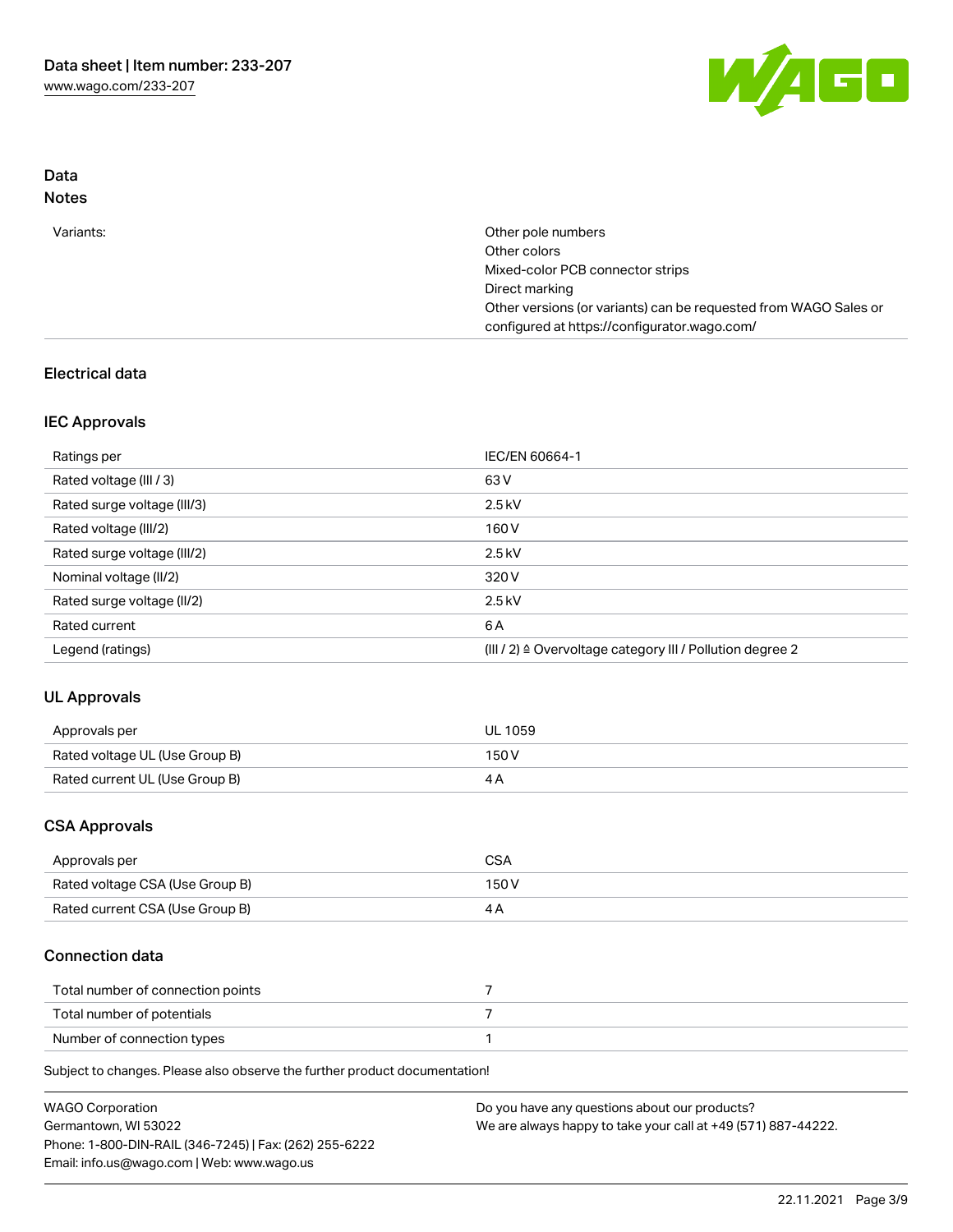[www.wago.com/233-207](http://www.wago.com/233-207)



Number of levels 1

### Connection 1

| Connection technology                             | CAGE CLAMP                                                                                                                                                                          |
|---------------------------------------------------|-------------------------------------------------------------------------------------------------------------------------------------------------------------------------------------|
| <b>Actuation type</b>                             | Push-button                                                                                                                                                                         |
| Solid conductor                                   | $0.080.5$ mm <sup>2</sup> / 28  20 AWG                                                                                                                                              |
| Fine-stranded conductor                           | $0.080.5$ mm <sup>2</sup> / 28  20 AWG                                                                                                                                              |
| Fine-stranded conductor; with insulated ferrule   | $0.25 \text{ mm}^2$                                                                                                                                                                 |
| Fine-stranded conductor: with uninsulated ferrule | $0.25 \text{ mm}^2$                                                                                                                                                                 |
| Note (conductor cross-section)                    | Terminating 0.75 mm <sup>2</sup> /18 AWG conductors is possible; however<br>insulation diameter allows only every other clamping unit to be<br>terminated with this conductor size. |
| Strip length                                      | $56$ mm / 0.2  0.24 inch                                                                                                                                                            |
| Conductor connection direction to PCB             | 30 <sup>°</sup>                                                                                                                                                                     |
| Number of poles                                   |                                                                                                                                                                                     |

# Physical data

| Pin spacing                          | 2.5 mm / 0.098 inch      |
|--------------------------------------|--------------------------|
| Width                                | 19.8 mm / 0.78 inch      |
| Height                               | 19.5 mm / 0.768 inch     |
| Height from the surface              | 15.5 mm / 0.61 inch      |
| Depth                                | 13.9 mm / 0.547 inch     |
| Solder pin length                    | 4 mm                     |
| Solder pin dimensions                | $0.5 \times 0.75$ mm     |
| Drilled hole diameter with tolerance | 1.1 <sup>(+0.1)</sup> mm |

## PCB contact

| PCB Contact                         | THT                                      |
|-------------------------------------|------------------------------------------|
| Solder pin arrangement              | over the entire terminal strip (in-line) |
| Number of solder pins per potential |                                          |

## Material data

| Color               | gray             |
|---------------------|------------------|
| Material group      |                  |
| Insulation material | Polyamide (PA66) |
|                     |                  |

| <b>WAGO Corporation</b>                                | Do you have any questions about our products?                 |
|--------------------------------------------------------|---------------------------------------------------------------|
| Germantown, WI 53022                                   | We are always happy to take your call at +49 (571) 887-44222. |
| Phone: 1-800-DIN-RAIL (346-7245)   Fax: (262) 255-6222 |                                                               |
| Email: info.us@wago.com   Web: www.wago.us             |                                                               |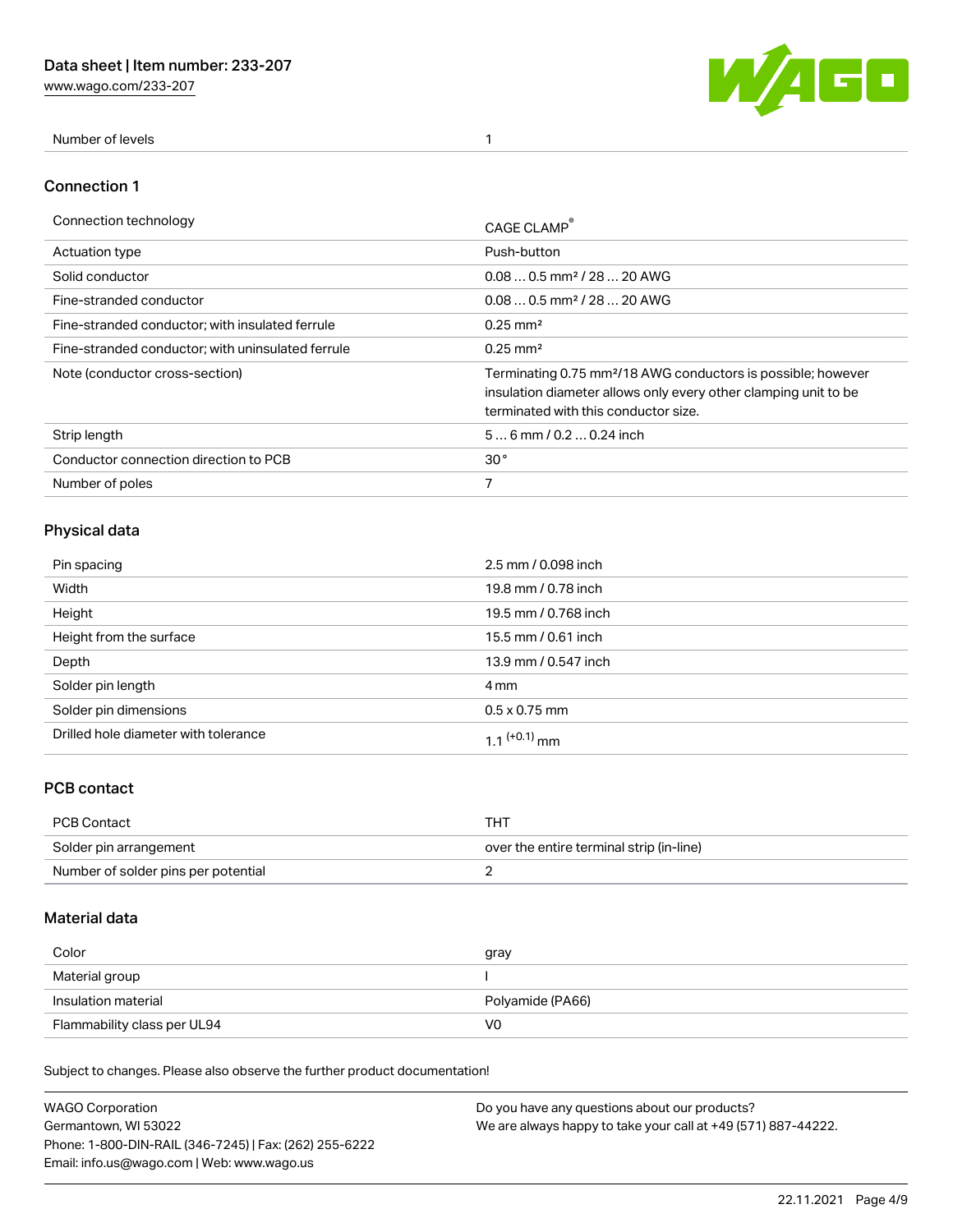# Data sheet | Item number: 233-207

[www.wago.com/233-207](http://www.wago.com/233-207)



| Clamping spring material | Chrome nickel spring steel (CrNi)       |
|--------------------------|-----------------------------------------|
| Contact material         | Electrolytic copper ( $E_{\text{Cu}}$ ) |
| Contact plating          | tin-plated                              |
| Fire load                | $0.046$ MJ                              |
| Weight                   | 2.9 g                                   |

### Environmental requirements

| Limit temperature range | $-60+105 °C$ |
|-------------------------|--------------|
|-------------------------|--------------|

#### Commercial data

| <b>Product Group</b>  | 4 (Printed Circuit) |
|-----------------------|---------------------|
| PU (SPU)              | 240 (60) Stück      |
| Packaging type        | box                 |
| Country of origin     | CН                  |
| <b>GTIN</b>           | 4045454049485       |
| Customs tariff number | 8536904000          |

## Approvals / Certificates

#### Country specific Approvals

| Logo       | Approval                                                                   | <b>Additional Approval Text</b> | Certificate<br>name   |
|------------|----------------------------------------------------------------------------|---------------------------------|-----------------------|
|            | <b>CCA</b><br>DEKRA Certification B.V.                                     | EN 60998                        | <b>NTR NL</b><br>6946 |
| EMA<br>EUR | <b>CCA</b><br>DEKRA Certification B.V.                                     | EN 60998                        | 2153951.01            |
|            | <b>CCA</b><br>DEKRA Certification B.V.                                     | EN 60947-7-4                    | <b>NTRNL</b><br>7786  |
|            | <b>CSA</b><br>DEKRA Certification B.V.                                     | C <sub>22.2</sub>               | 1465035               |
|            | <b>KEMA/KEUR</b><br><b>DEKRA Certification B.V.</b>                        | EN 60947-7-4                    | 71-111040             |
|            | Subject to changes. Please also observe the further product documentation! |                                 |                       |

WAGO Corporation Germantown, WI 53022 Phone: 1-800-DIN-RAIL (346-7245) | Fax: (262) 255-6222 Email: info.us@wago.com | Web: www.wago.us

Do you have any questions about our products? We are always happy to take your call at +49 (571) 887-44222.

 $C$  cattle at  $\epsilon$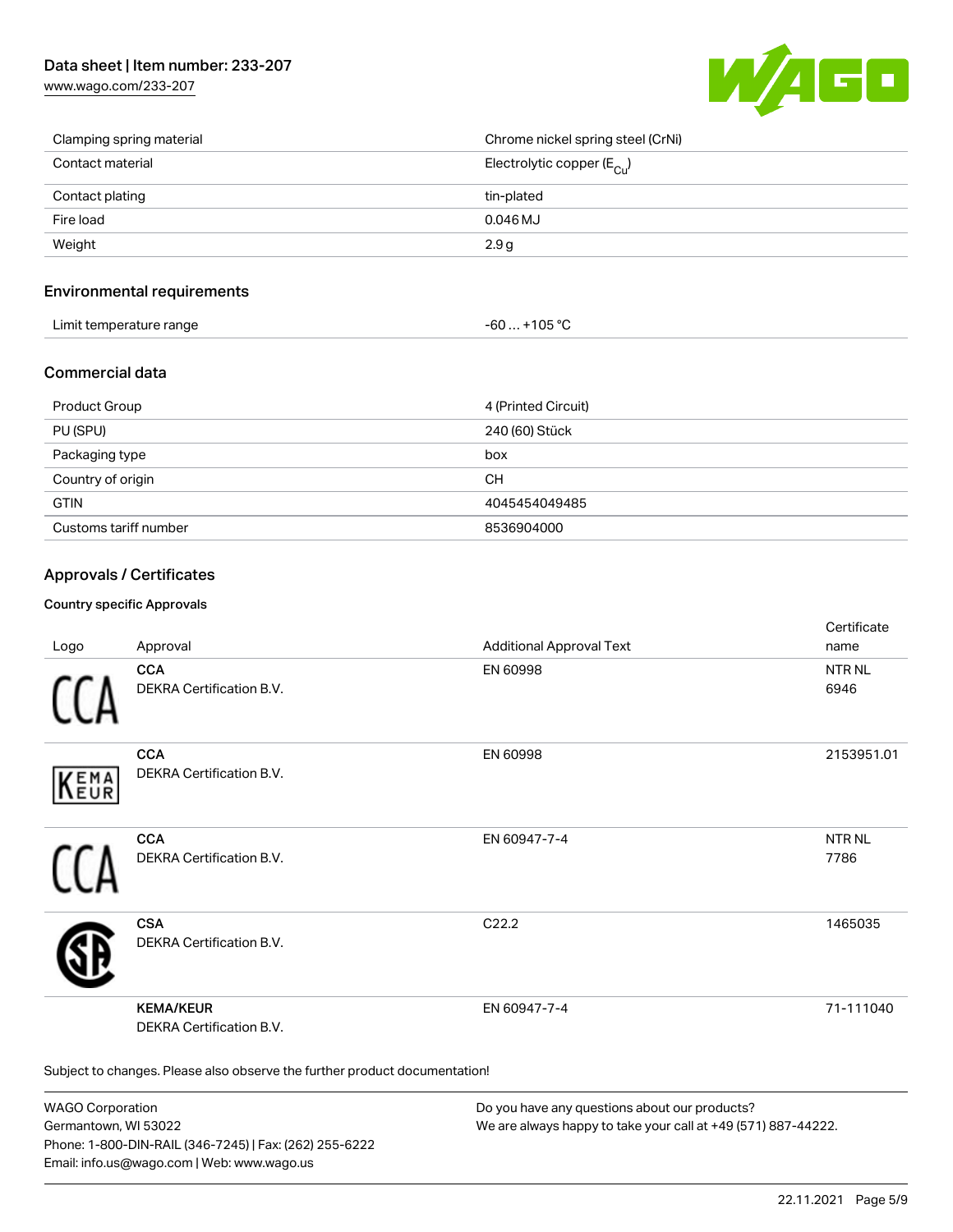



#### Ship Approvals

|                                        |                                 | Certificate                     |
|----------------------------------------|---------------------------------|---------------------------------|
| Approval                               | <b>Additional Approval Text</b> | name                            |
| <b>ABS</b>                             | -                               | $19 -$                          |
| American Bureau of Shipping            |                                 | HG1869876-                      |
|                                        |                                 | <b>PDA</b>                      |
|                                        |                                 |                                 |
| <b>BV</b>                              | IEC 60998                       | 11915/D0                        |
| Bureau Veritas S.A.                    |                                 | BV                              |
|                                        |                                 |                                 |
|                                        |                                 |                                 |
| <b>DNV GL</b>                          | -                               | TAE000016Z                      |
| Det Norske Veritas, Germanischer Lloyd |                                 |                                 |
|                                        |                                 |                                 |
|                                        |                                 | Certificate                     |
|                                        |                                 | nama                            |
|                                        | <b>UL-Approvals</b><br>Annroyal | <b>Additional Annroyal Text</b> |

| Logo | Approval                            | Additional Approval Text | name   |
|------|-------------------------------------|--------------------------|--------|
| - 1  | ul<br>UL International Germany GmbH | UL 1059                  | E45172 |

## Optional accessories

Phone: 1-800-DIN-RAIL (346-7245) | Fax: (262) 255-6222

Email: info.us@wago.com | Web: www.wago.us

Marking accessories

| Marking strip                                                                        |                                                                                                         |                                  |
|--------------------------------------------------------------------------------------|---------------------------------------------------------------------------------------------------------|----------------------------------|
| Item no.: 210-331/250-207<br>length 182 mm; Horizontal marking; Self-adhesive; white | Marking strips; as a DIN A4 sheet; MARKED; 1-48 (100x); Height of marker strip: 2.3 mm/0.091 in; Strip  | www.wago.com/210-331<br>/250-207 |
| Item no.: 210-331/250-202<br>length 182 mm; Horizontal marking; Self-adhesive; white | Marking strips; as a DIN A4 sheet; MARKED; 1-16 (400x); Height of marker strip: 2.3 mm/0.091 in; Strip  | www.wago.com/210-331<br>/250-202 |
| Item no.: 210-331/254-204<br>length 182 mm; Horizontal marking; Self-adhesive; white | Marking strips; as a DIN A4 sheet; MARKED; 17-32 (400x); Height of marker strip: 2.3 mm/0.091 in; Strip | www.wago.com/210-331<br>/254-204 |
| Item no.: 210-331/250-204<br>length 182 mm; Horizontal marking; Self-adhesive; white | Marking strips; as a DIN A4 sheet; MARKED; 17-32 (400x); Height of marker strip: 2.3 mm/0.091 in; Strip | www.wago.com/210-331<br>/250-204 |
| Subject to changes. Please also observe the further product documentation!           |                                                                                                         |                                  |
| <b>WAGO Corporation</b>                                                              | Do you have any questions about our products?                                                           |                                  |
| Germantown, WI 53022                                                                 | We are always happy to take your call at +49 (571) 887-44222.                                           |                                  |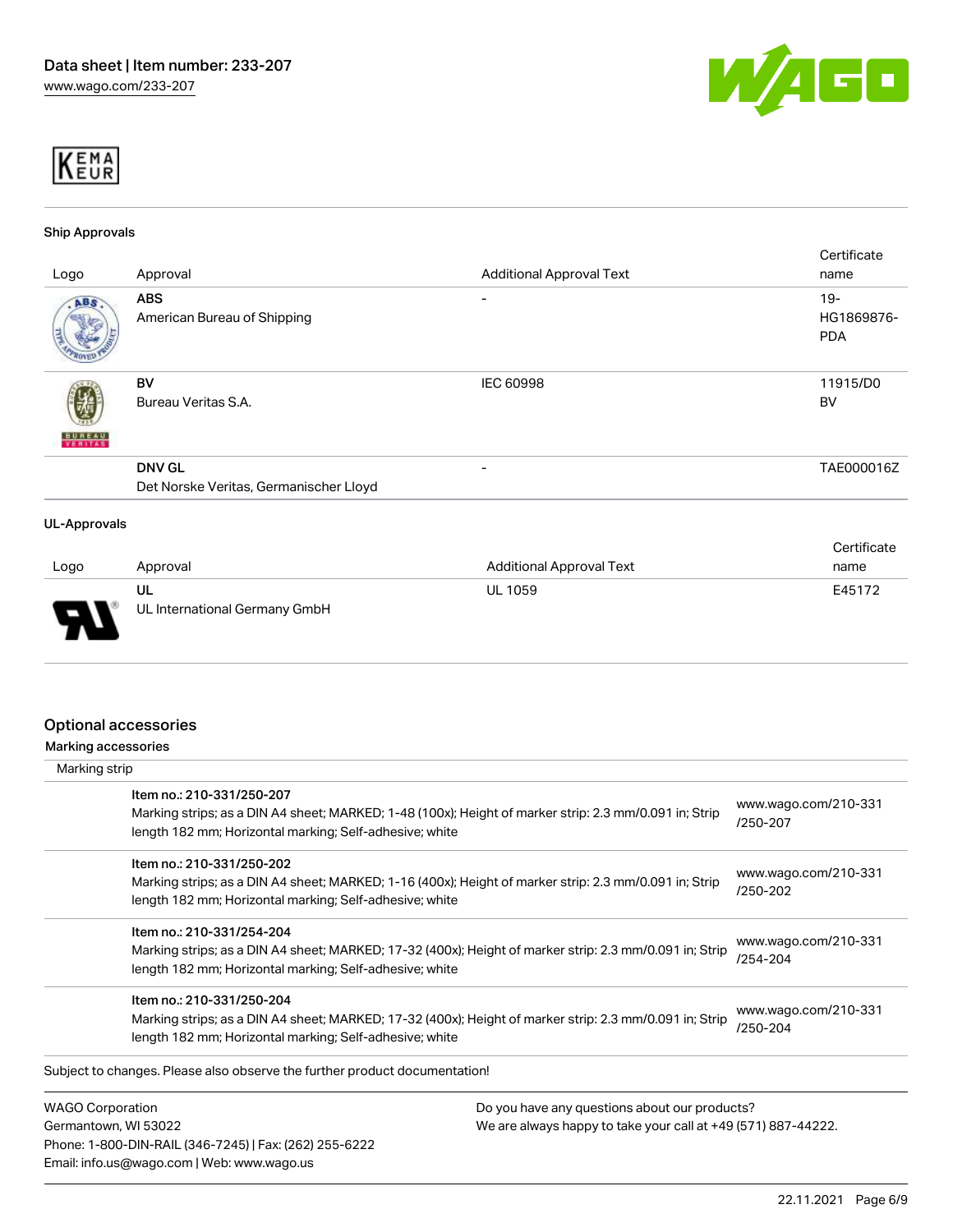[www.wago.com/233-207](http://www.wago.com/233-207)



|                | Item no.: 210-331/254-206                                                                               |                                  |
|----------------|---------------------------------------------------------------------------------------------------------|----------------------------------|
|                | Marking strips; as a DIN A4 sheet; MARKED; 33-48 (400x); Height of marker strip: 2.3 mm/0.091 in; Strip | www.wago.com/210-331<br>/254-206 |
|                | length 182 mm; Horizontal marking; Self-adhesive; white                                                 |                                  |
|                | Item no.: 210-331/250-206                                                                               |                                  |
|                | Marking strips; as a DIN A4 sheet; MARKED; 33-48 (400x); Height of marker strip: 2.3 mm/0.091 in; Strip | www.wago.com/210-331             |
|                | length 182 mm; Horizontal marking; Self-adhesive; white                                                 | /250-206                         |
|                | Item no.: 210-331/254-202                                                                               |                                  |
|                | Marking strips; as a DIN A4 sheet; MARKED; 1-16 (400x); Height of marker strip: 2.3 mm/0.091 in; Strip  | www.wago.com/210-331             |
|                | length 182 mm; Horizontal marking; Self-adhesive; white                                                 | /254-202                         |
|                | Item no.: 210-331/254-207                                                                               |                                  |
|                | Marking strips; as a DIN A4 sheet; MARKED; 1-48 (100x); Height of marker strip: 2.3 mm/0.091 in; Strip  | www.wago.com/210-331             |
|                | length 182 mm; Horizontal marking; Self-adhesive; white                                                 | /254-207                         |
| Tools          |                                                                                                         |                                  |
| Operating tool |                                                                                                         |                                  |
|                | Item no.: 210-648                                                                                       |                                  |
|                | Operating tool; Blade: 2.5 x 0.4 mm; with a partially insulated shaft; angled; short                    | www.wago.com/210-648             |
|                | Item no.: 210-719                                                                                       |                                  |
|                | Operating tool; Blade: 2.5 x 0.4 mm; with a partially insulated shaft                                   | www.wago.com/210-719             |
| Ferrules       |                                                                                                         |                                  |
| Ferrule        |                                                                                                         |                                  |
|                | Item no.: 216-131                                                                                       |                                  |
|                | Ferrule; Sleeve for 0.25 mm <sup>2</sup> / AWG 24; uninsulated; electro-tin plated; silver-colored      | www.wago.com/216-131             |
|                | Item no.: 216-151                                                                                       |                                  |
|                | Ferrule; Sleeve for 0.25 mm <sup>2</sup> / AWG 24; uninsulated; electro-tin plated                      | www.wago.com/216-151             |
|                | Item no.: 216-301                                                                                       |                                  |
|                | Ferrule; Sleeve for 0.25 mm <sup>2</sup> / AWG 24; insulated; electro-tin plated; yellow                | www.wago.com/216-301             |
|                |                                                                                                         |                                  |
|                | Item no.: 216-321                                                                                       | www.wago.com/216-321             |

# Downloads

## Documentation

#### Additional Information

| Technical explanations | 2019 Apr 3 | pdf<br>2.0 MB   | Download |
|------------------------|------------|-----------------|----------|
|                        |            | pdf<br>125.0 kB | Download |

# CAD files

| <b>WAGO Corporation</b>                                | Do you have any questions about our products?                 |
|--------------------------------------------------------|---------------------------------------------------------------|
| Germantown, WI 53022                                   | We are always happy to take your call at +49 (571) 887-44222. |
| Phone: 1-800-DIN-RAIL (346-7245)   Fax: (262) 255-6222 |                                                               |
| Email: info.us@wago.com   Web: www.wago.us             |                                                               |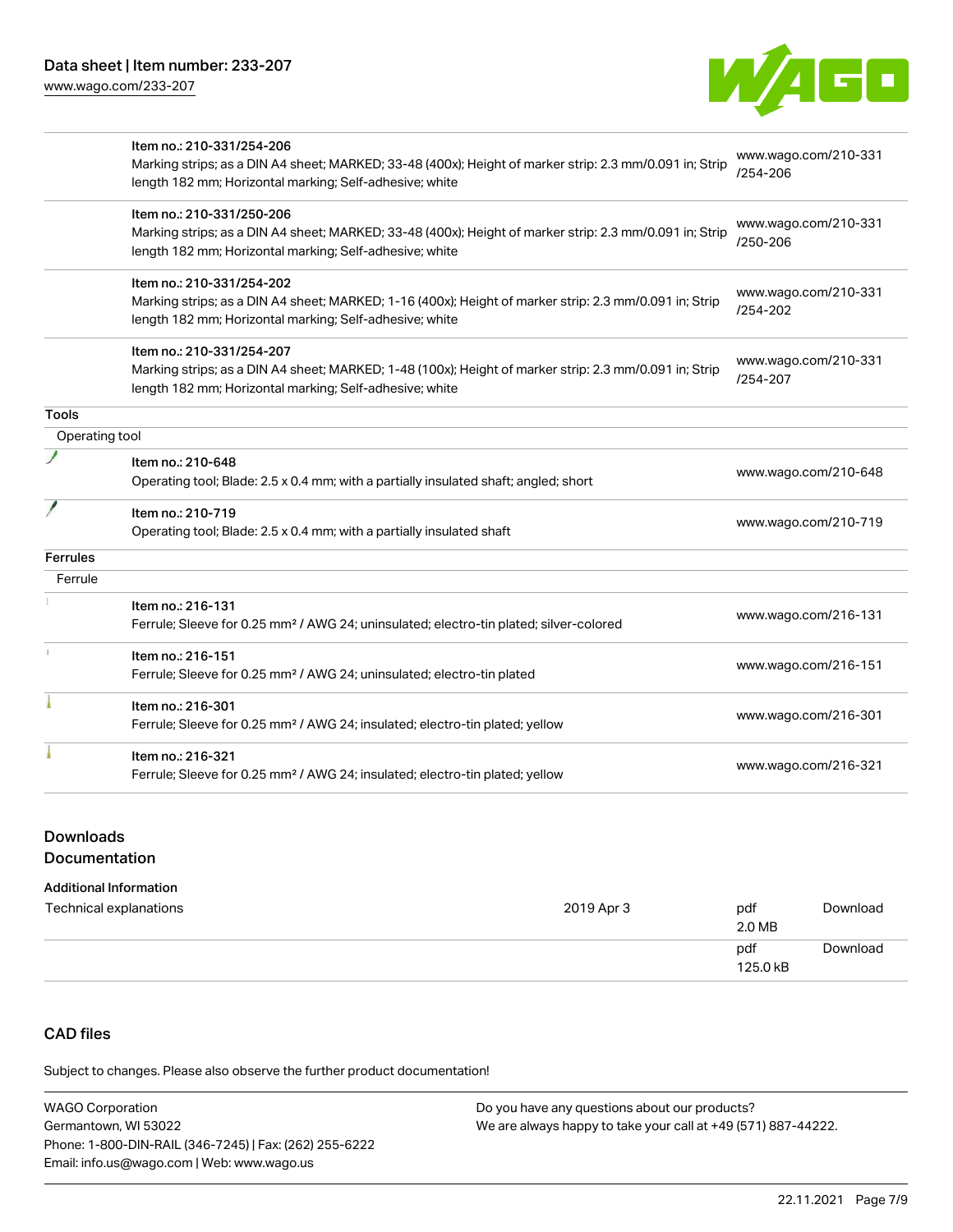# Data sheet | Item number: 233-207

[www.wago.com/233-207](http://www.wago.com/233-207)

#### CAD data

| l II<br>M<br>a <del>s</del> |  |
|-----------------------------|--|
|                             |  |

| 2D/3D Models 233-207                                                                                                                                                   | <b>URL</b> | Download |
|------------------------------------------------------------------------------------------------------------------------------------------------------------------------|------------|----------|
| PCB Design                                                                                                                                                             |            |          |
| Symbol and Footprint 233-207                                                                                                                                           | <b>URL</b> | Download |
| CAx data for your PCB design, consisting of "schematic symbols and PCB footprints",<br>allow easy integration of the WAGO component into your development environment. |            |          |
| Supported formats:                                                                                                                                                     |            |          |
| ш<br>Accel EDA 14 & 15                                                                                                                                                 |            |          |
| Altium 6 to current version                                                                                                                                            |            |          |
| ш<br>Cadence Allegro                                                                                                                                                   |            |          |
| ш<br>DesignSpark                                                                                                                                                       |            |          |
| Eagle Libraries                                                                                                                                                        |            |          |
| ш<br>KiCad                                                                                                                                                             |            |          |
| Ш<br><b>Mentor Graphics BoardStation</b>                                                                                                                               |            |          |
| П<br>Mentor Graphics Design Architect                                                                                                                                  |            |          |
| ш<br>Mentor Graphics Design Expedition 99 and 2000                                                                                                                     |            |          |
| ш<br>OrCAD 9.X PCB and Capture                                                                                                                                         |            |          |
| ш<br>PADS PowerPCB 3, 3.5, 4.X, and 5.X                                                                                                                                |            |          |
| ш<br>PADS PowerPCB and PowerLogic 3.0                                                                                                                                  |            |          |
| ш<br>PCAD 2000, 2001, 2002, 2004, and 2006                                                                                                                             |            |          |
| Ш<br>Pulsonix 8.5 or newer                                                                                                                                             |            |          |
| ш<br><b>STL</b>                                                                                                                                                        |            |          |
| ш<br>3D STEP                                                                                                                                                           |            |          |
| H.<br><b>TARGET 3001!</b>                                                                                                                                              |            |          |
| ш<br>View Logic ViewDraw                                                                                                                                               |            |          |
| П<br>Quadcept                                                                                                                                                          |            |          |
| ш<br>Zuken CadStar 3 and 4                                                                                                                                             |            |          |
| ш<br>Zuken CR-5000 and CR-8000                                                                                                                                         |            |          |
| PCB Component Libraries (EDA), PCB CAD Library Ultra Librarian                                                                                                         |            |          |
| <b>CAE</b> data                                                                                                                                                        |            |          |
| EPLAN Data Portal 233-207                                                                                                                                              | <b>URL</b> | Download |
| ZUKEN Portal 233-207                                                                                                                                                   | <b>URL</b> | Download |

| <b>WAGO Corporation</b>                                | Do you have any questions about our products?                 |
|--------------------------------------------------------|---------------------------------------------------------------|
| Germantown, WI 53022                                   | We are always happy to take your call at +49 (571) 887-44222. |
| Phone: 1-800-DIN-RAIL (346-7245)   Fax: (262) 255-6222 |                                                               |
| Email: info.us@wago.com   Web: www.wago.us             |                                                               |